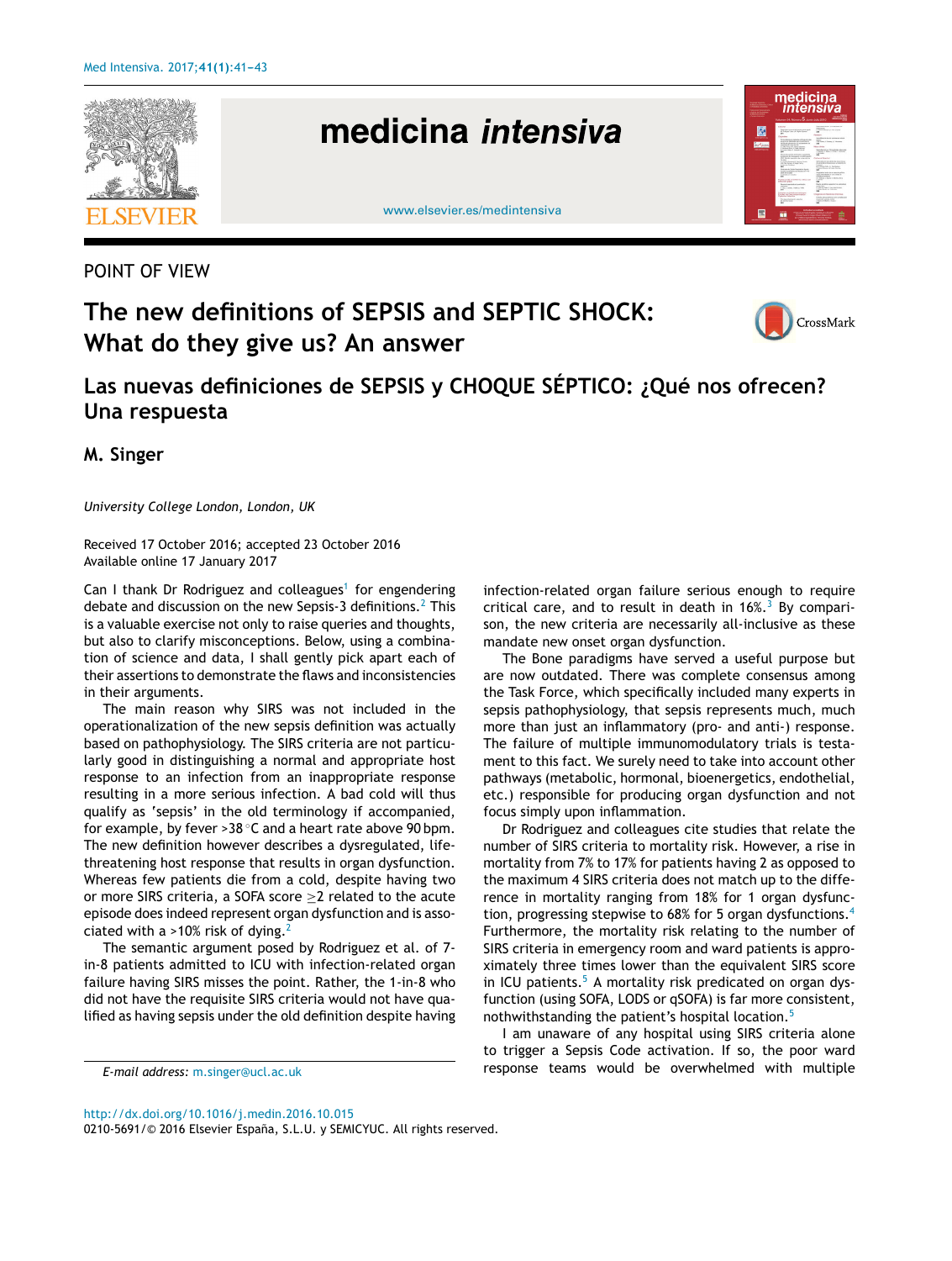emergency referrals, running to see most hospital patients with a raised white count and a temperature above 38.3 °C! Many such patients are not infected,<sup>6</sup> [le](#page-2-0)t alone need unnecessary antibiotics. With increasing concerns about antibiotic resistance and the need for good stewardship, we must be circumspect in throwing antibiotics around needlessly. Basing antibiotic prescriptions on SIRS criteria alone is thus worrisome. All major studies, e.g. the Surviving Sepsis Cam-paign registry<sup>[7](#page-2-0)</sup> and the Spanish multicentre before-after educational program study, $8$  [h](#page-2-0)ave focused on patients admitted to critical care rather than general ward patients. Such patients already had organ dysfunction to merit ICU admission.

It is also important to stress that the sepsis definitions, and the criteria that describe them, are not intended to dictate clinical management. A sick, hypotensive yet fluid-resuscitated patient requiring vasopressors should not be treated any differently if his lactate is 2.1 (fulfilling the new septic shock criteria) rather than 1.9 (not 'septic shock'). Likewise, manifestations of organ dysfunction, e.g. hypotension, oliguria, dyspnoea, should obviously be actively treated without waiting for the clinician to perform a formal SOFA score and then proclaiming 'Eureka'.

The advantage of the SOFA score for operationalizing sepsis is that it utilizes simple physiological and biochemical tests that should be routinely performed in any sick patient where the clinician is concerned about organ dysfunction. However, the timing of SOFA scoring should be retrospective for coding, research and epidemiology purposes, and after the presumptive diagnosis of infection has been confirmed or refuted. We have offered a much more robust categorization than previously provided. This is sorely needed to improve upon a highly inconsistent epidemiology where sepsis and septic shock means different things to different people. This heterogeneity results in widely differing incidences and mortality rates. Such spurious differences impacts on epidemiology, quality improvement programs, and clinical trial design.<sup>[9](#page-2-0)</sup>

I would also challenge the notion that international guideline campaigns implemented around the previous definitions have ''dramatically decreased'' mortality. These claims usually rely either on complicated statistical manipulations or huge increases in the denominator with a  $corresponding$  dilutional effect  $-$  the Will Rogers Phenomenon. For example, one US study reported a fall in severe sepsis mortality from 40% to 27% between 2000 and 2007.[10](#page-2-0) Yet, in the same period the number of cases of severe sepsis rose massively from 300,270 to 781,725, and the actual number of total deaths nearly doubled. A similar national ICD-10 database study has recently been published from Germany;<sup>[11](#page-2-0)</sup> in seven years (from 2007 to 2013) mortality from severe sepsis and septic shock fell from 49.5% to 43.6% yet the number of cases tripled and total deaths also doubled. Hardly the claimed ''dramatic decrease'' Dr Rodriguez and colleagues attest! Correcting for illness severity, there has been some improvement in mortality over time, [a](#page-2-0)s shown by recent Australasian $3$  and UK national  $data<sup>4</sup>$  $data<sup>4</sup>$  $data<sup>4</sup>$  yet this improvement is less marked for sepsis than for patients with non-septic critical illness (Shankar-Hari M., personal communication).

With respect to quickSOFA can I respectfully suggest the authors read the detail provided in both the main definitions

paper<sup>[2](#page-2-0)</sup> and the accompanying paper by Seymour et al.?<sup>[5](#page-2-0)</sup> Twenty-eight commonly collected physiological and biochemical variables (including the SIRS criteria and lactate) were evaluated; regression analysis identified the three qSOFA criteria as the best determinants of mortality risk, and a respiratory rate cut-off of 22 breaths/min was superior to the SIRS respiratory rate cut-off of 20. Unlike the totally arbitrary selection by Bone et al. of the SIRS cut-offs,  $12$ qSOFA was developed from data collected on hundreds of thousands of patients. They also misunderstand the point of qSOFA: we wrote that ''*adult patients with suspected infection can be rapidly identified* (with qSOFA) *as being more likely to have poor outcomes typical of sepsis*. 2 [''](#page-2-0) We were also at pains to stress in the paper that qSOFA is not part of the new definition of sepsis, as re-emphasized in a recent editorial,[13](#page-2-0) but ''*be used to prompt clinicians to further investigate for organ dysfunction, to initiate or escalate therapy as appropriate, and to consider referral to critical care or increase the frequency of monitoring, if such actions have not already been undertaken. The task force considered that positive qSOFA criteria should also prompt consideration of possible infection in patients not previously recognized as infected.*'' <sup>2</sup> [W](#page-2-0)e also wrote ''*It is crucial, however, that failure to meet 2 or more qSOFA or SOFA criteria should not lead to a deferral of investigation or treatment of infection or to a delay in any other aspect of care deemed necessary by the practitioners''*. [2](#page-2-0) The beauty of qSOFA - acknowledging that it does need prospective validation in different healthcare settings  $-$  is that it can be performed by any healthcare practitioner at the bedside in just 1-2 min - unlike SIRS testing that requires an intrinsic delay of even several hours while blood tests are performed to measure white count and  $PaCO<sub>2</sub>$ .

I would also remind Dr Rodriguez and colleagues that all the studies claiming benefit from ''essential therapeutic measures such as early administration of antibiotics'' were all performed on patients with existing organ dysfunction, if not full-blown shock. The 'essential' nature of this particular argument is also challenged and undermined by a recent metaanalysis<sup>[14](#page-2-0)</sup> and even more recent prospective studies contesting this particular dogma.<sup>[15,16](#page-2-0)</sup> What is truth, indeed?

Finally, they question the new clinical characterization of septic shock. I would sincerely hope that hyperlactataemia persisting after initial resuscitation does not define a terminal event, as Rodriguez and colleagues suggest. From the Surviving Sepsis Campaign registry of 28,150 patients admitted to ICUs with infection-related organ failure and adequate fluid-resuscitation, upon which we based our criteria, mortality was 42.3% in patients having both hypotension (MAP < 65 mmHg) and persisting hyperlac-tataemia (>2 mmol/l).<sup>[17](#page-2-0)</sup> Mortality was considerably lower in patients meeting only one or none of these criteria, i.e. 25.7% with hyperlactataemia alone, 30.1% with fluidresistant hypotension alone, and 25% with organ dysfunction despite a normal lactate and blood pressure. The 'unexpected low mortality' they note in recent clinical septic shock trials is actually not unexpected when the criteria used to define shock in these trials are more closely examined. Take for instance, the Early Goal-Directed Therapy studies where a lactate >4 irrespective of fluid resuscitation, or refractory hypotension (systolic BP < 90 mm Hg or